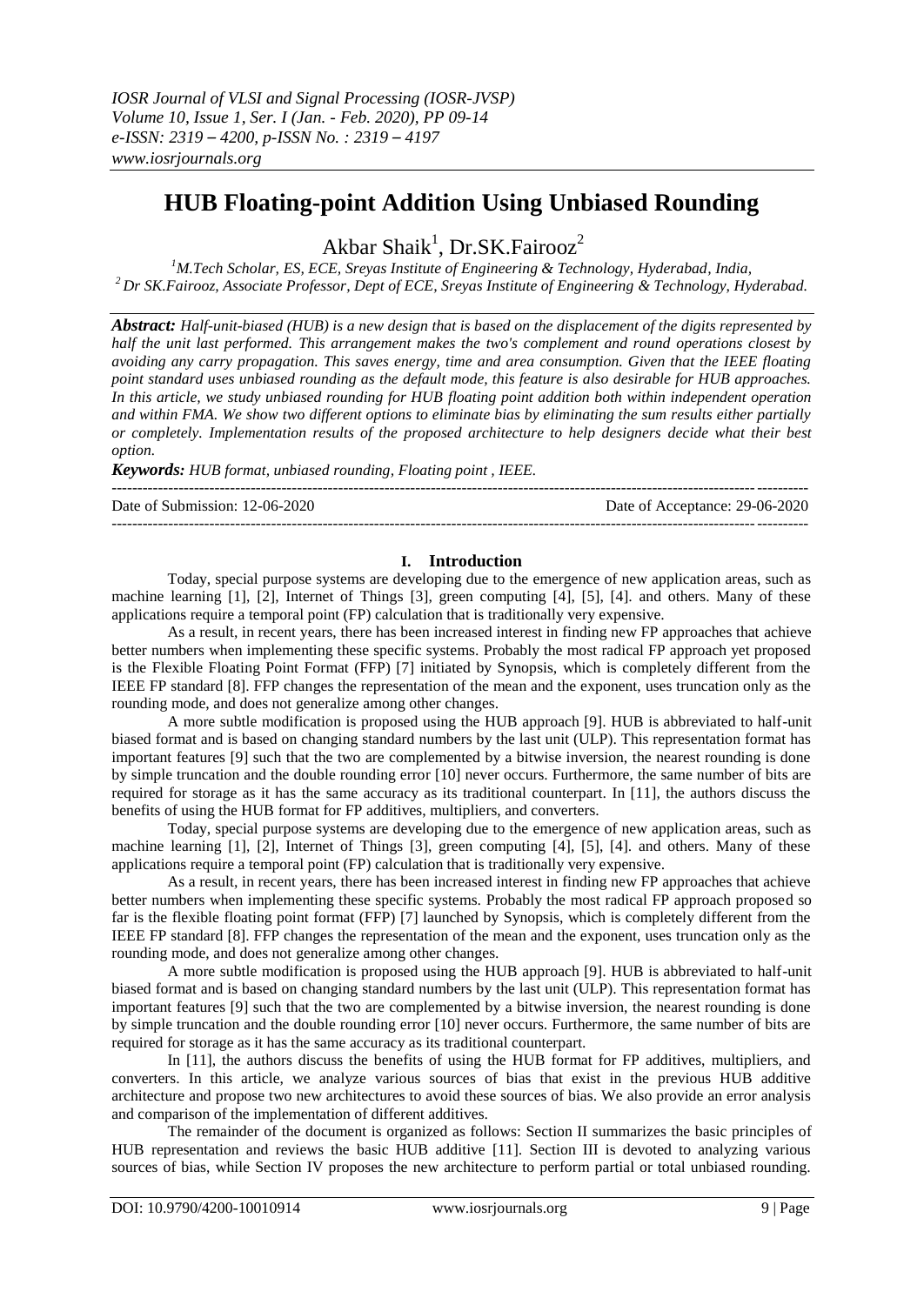Section V discusses the implementation of an FMA unit and proper rounding for results. Finally, in the last section, the conclusion.

# **II. Hub Format And Adder For Fp Numbers**

#### **II A. HUB format for FP numbers**

The mathematical foundations and in-depth analysis of the HUB format can be found in [9]. In this section, we summarize the HUB format defined in [9] and characterize it for standard FP HUB numbers. An FP HUB number is similar to a normal one but it follows the HUB format. Therefore, the only difference compared to the FP binary standard [8] is the format for the mean. Without any loss of generality, in this article, we use FP HUB operations with a generalized meaning in radix - 2. Define x as the number of FP radix - 2 HUB.



**Fig. 2.** Proposed HUB Floating-point adder (architecture A)

#### **II B. Basic adder for HUB FP numbers**

The simple design of the HUB FP additive is presented in [11] and shown in fig. Compared to the traditional number of counterparts in the FP architecture, the HUB architecture does not use the fixed bit as well as the circuit required for rounding calculation: the closest circuit is only truncated since the HUB rounding is the closest. As a result, a significant reduction in both area and energy consumption is achieved, as demonstrated in [11]. Let A denote the architecture proposed in [11]. Architecture A combines two HUB FP numbers with rounding to the nearest in the case of zero binding. Therefore, the rounding of importance for the linkage case is biased, that is, the rounding is always done in the same direction: up. In the following sections, we analyze in depth when a link condition occurs (or not) and propose two designs to avoid biases to avoid rounding.

# **III. Sources Of Bias While Rounding**

Some biases can arise under rounding conditions. For HUB numbers, the tie condition occurs when an operation after normalization results in a bit 0 in the ILSB condition and the remaining bits to its right are all 0, that is, the bits removed after sorting are all zeros. Occurs The square brackets () indicate the status of the ILSB.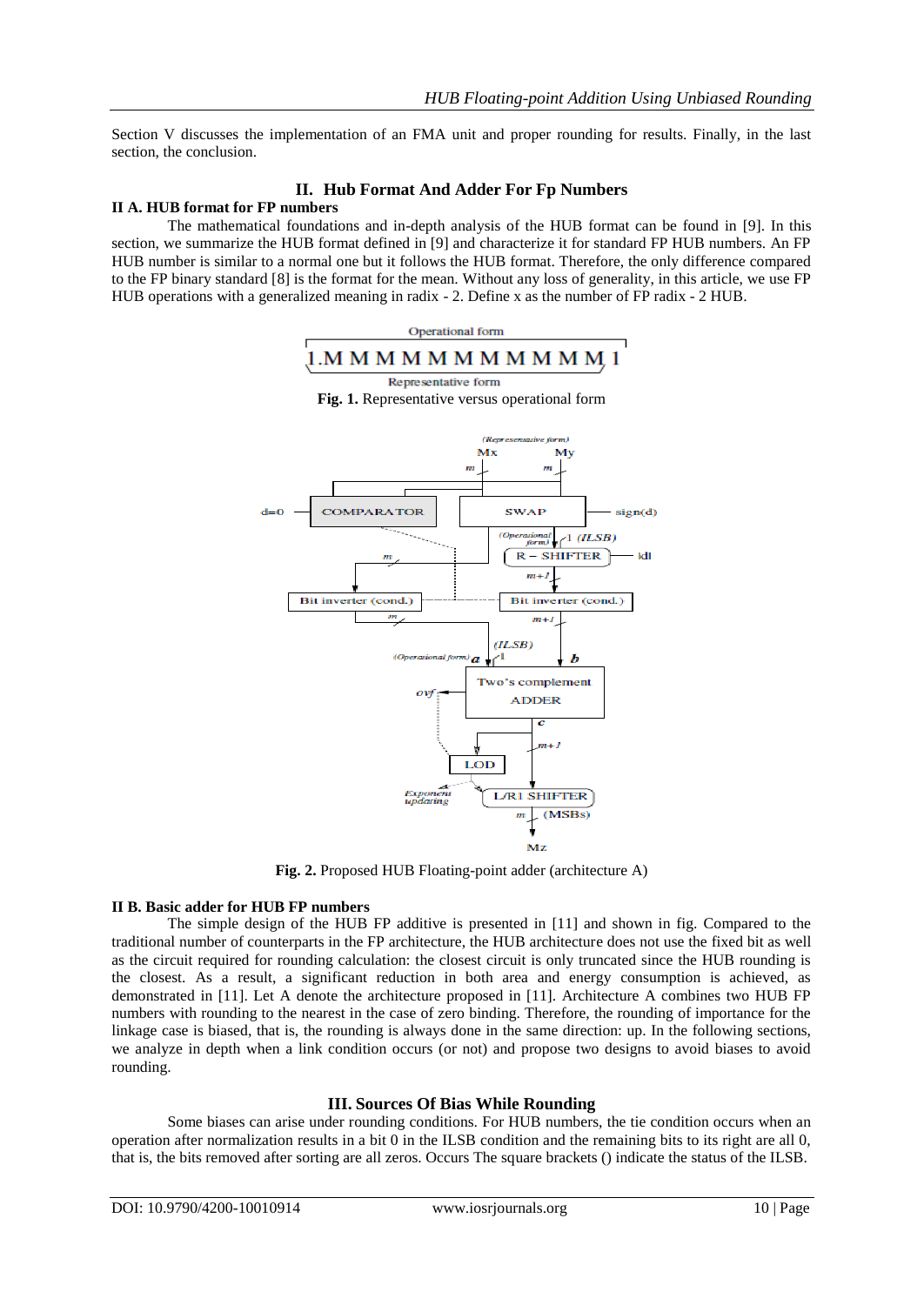# **III A. Effective addition with d \_ 1 (Eop=0)**

In this case, the binding condition is never generated because the ILSB is at least 1 bit from the position.

## **III B. Effective subtraction with d\_ 2 (Eop=1)**

If the result of a subtraction  $d = 2$  is normalized or requires a left shift of a position [17] (that is, the pattern of the result is 01.xxx ... or 00.1xxx ...). The bind condition is never met in the result because there is at least 1 bit (due to the second operand) beyond the ILSB condition.

#### **III C. Effective aligned addition (d=0, Eop=0)**

In this case, an overflow always occurs and a correct change of a situation is required. A bind condition occurs if the LSB of the result of the addition is 0.

## **III D. Effective aligned subtraction (d=0, Eop=1)**

Let M, V denotes two generalized meanings of two HUB numbers (U; V) with the same exponent. As a result, the result always satisfies the tie condition because the left shift of at least one position is always necessary for normalization, which implies an injection of 0 in the ILSB condition of the normalized result.

## **III E. Effective non-aligned subtraction with d=1 (Eop=1)**

If the result of subtraction is already normal, the tie condition is never met because the second operand's ILSB  $(= 1)$  is outside the size of the word, which implies at least 1 bit in those cases. If the result subtraction is not normalized and the most significant fractional fraction is 1, the link condition is not met. On the other hand, a tie case is possible if the subtraction result has integer bit 0 and the most significant fraction 0 (that is, the pattern in the result is  $00.0xxx$  ...  $x(x)$  1), in this case, the resulting HUB number. Will always be round (001.01110 (1)), resulting in bias. This is the ultimate source of bias.

# **IV. ADDERS FOR UNBIASED ROUNDING**

The two new designs proposed in this paper are shown in Fig. 3 and Fig. 4. Architecture  $A+$  (Fig. 3) is designed to perform partial unbiased rounding (only aligned addition case), whereas architecture A++ (Fig. 4) resolves all the previous source of bias, producing unbiased rounding.

# **IV A. Architecture for partial unbiased rounding: A+**

The A + architecture shown in Figure 3 avoids bias due to a single source: addition. The way to solve the situation is described in [16] rounding by forcing the LSB of the displaced result.



Fig. 3. Partial unbiased HUB FP adder: architecture A+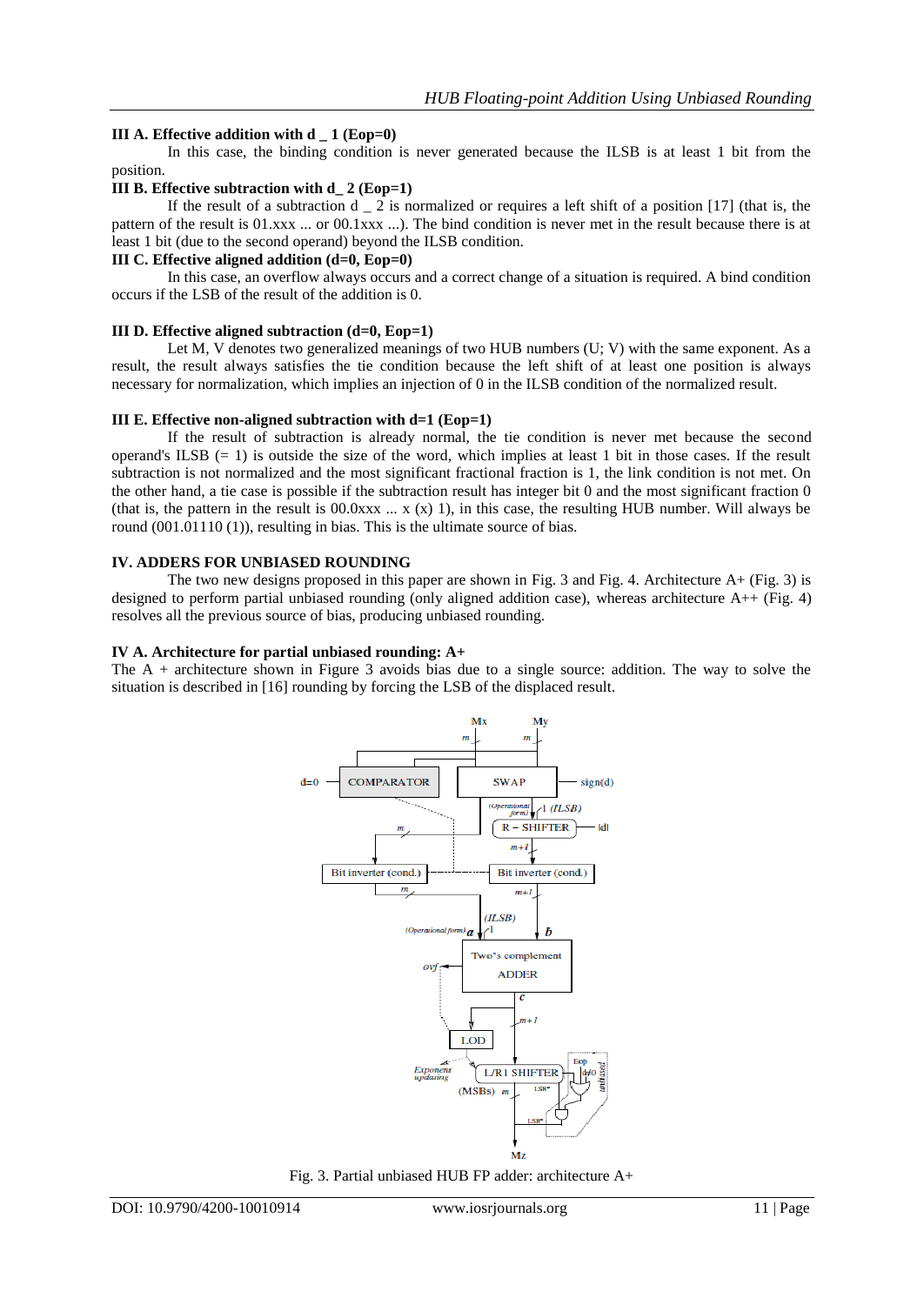#### **IV B. Architecture for unbiased rounding: A++**

The architecture A++ shown in Fig. 4 eliminates the three sources of bias described in previous section. It prevents the significand comparator required in architecture A (Fig. 2). In this way, the result of the operation can be positive or negative (this feature allows preventing the tie cases not supported by A+). A leading zero-one detector (LZOD) is required in the new architecture to detect if the result is negative, as well as the final conditional inverter, in order to obtain the magnitude of the result if this were negative.



Fig. 4. Unbiased HUB FP adder: architecture A++

#### **IV. IMPLEMENTATION RESULTS**

The A,  $A +$  and  $A +$ + architectures were implemented using VHDL and synthesized with the Xilinx simulator. The 32-bit fuel version of these architectures has been synthesized for the same target clock frequencies, and the field and power consumption results have been compiled for comparision.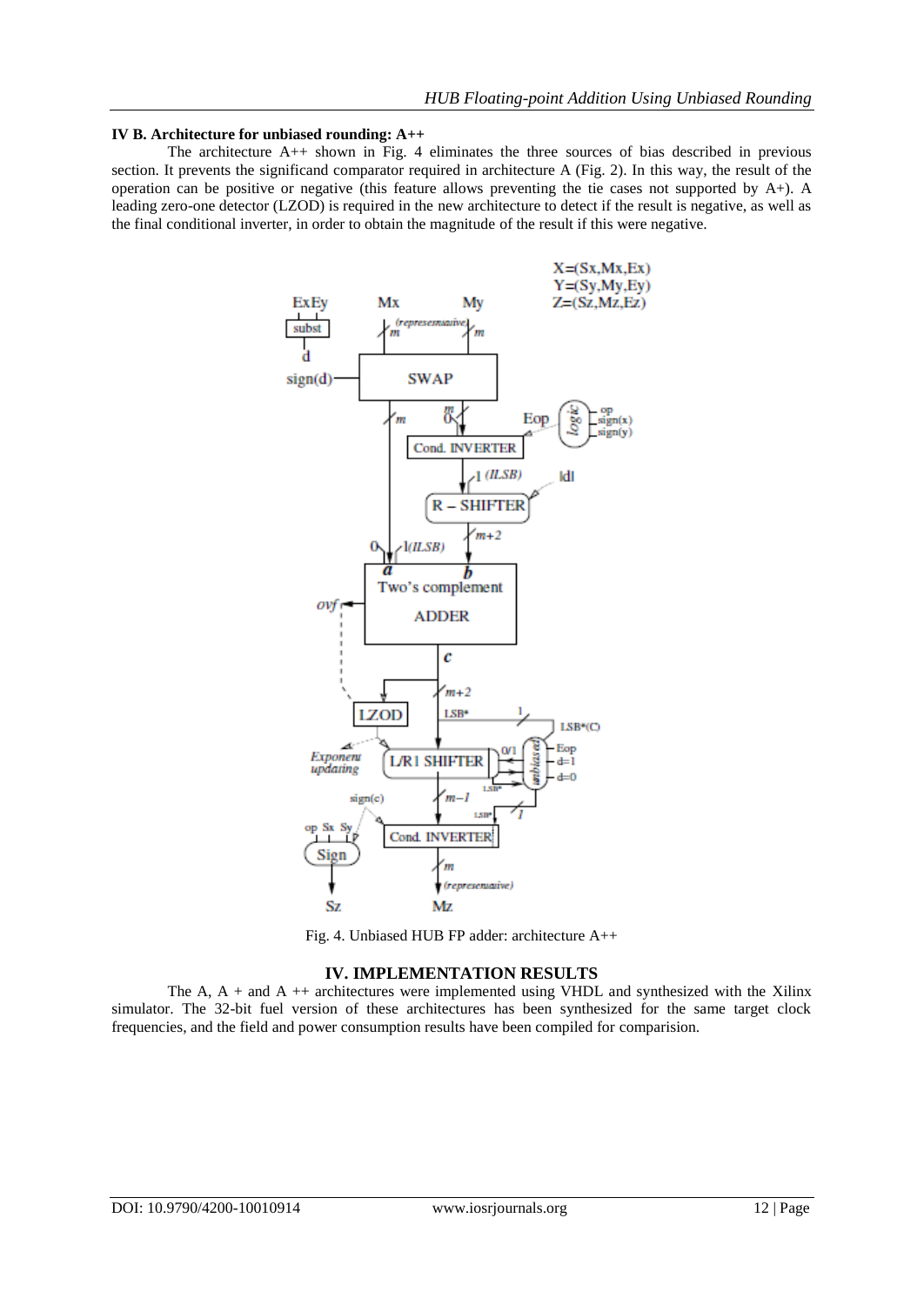

**Fig.5.** RTL view of Unbiased HUB FP adder: architecture A++



**Fig.6.** Technology schematic of Unbiased HUB FP adder: architecture A++



**Fig.7.** Timing summary of Unbiased HUB FP adder: architecture A++

| <b>Device Utilization Summary (estimated values)</b> |             |                  |                    |
|------------------------------------------------------|-------------|------------------|--------------------|
| <b>Logic Utilization</b>                             | <b>Used</b> | <b>Available</b> | <b>Utilization</b> |
| Number of Slice LUTs                                 | 184         | 2400             | 7%                 |
| Number of fully used LUT-FF pairs                    |             | 184              | 0%                 |
| Number of bonded IOBs                                | 129         | 102              | 126%               |

**Fig.8.** Device Utilization summary of Unbiased HUB FP adder: architecture A++